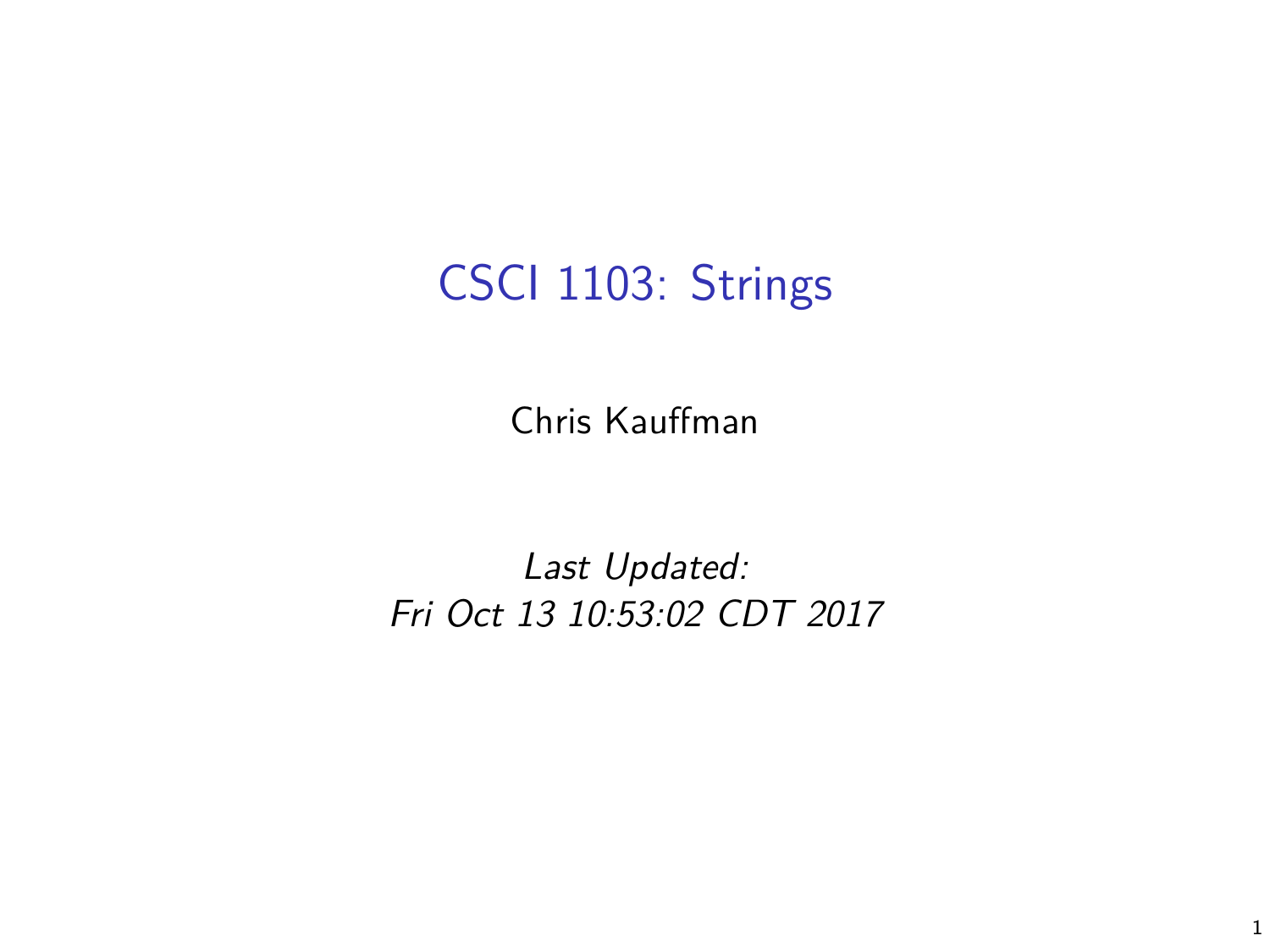# **Logistics**

### Reading from Eck

- $\triangleright$  Ch 2.3.2-3 Classes, Objects, **Strings**
- $\blacktriangleright$  Next week: Ch 4

### Project 3

- $\triangleright$  Will go up over the weekend
- $\blacktriangleright$  Discuss in Monday Lecture
- $\blacktriangleright$  Due the following week

### Goals

 $\blacktriangleright$  Finish arrays

#### **Strings**

### Exam 1

- $\blacktriangleright$  Graded. Hand back at Monday labs
- $\triangleright$  Discuss answer in lab

### Lab06: Strings, Methods

- $\triangleright$  Strings today
- $\blacktriangleright$  Methods next week
- $\blacktriangleright$  Monday lab covers both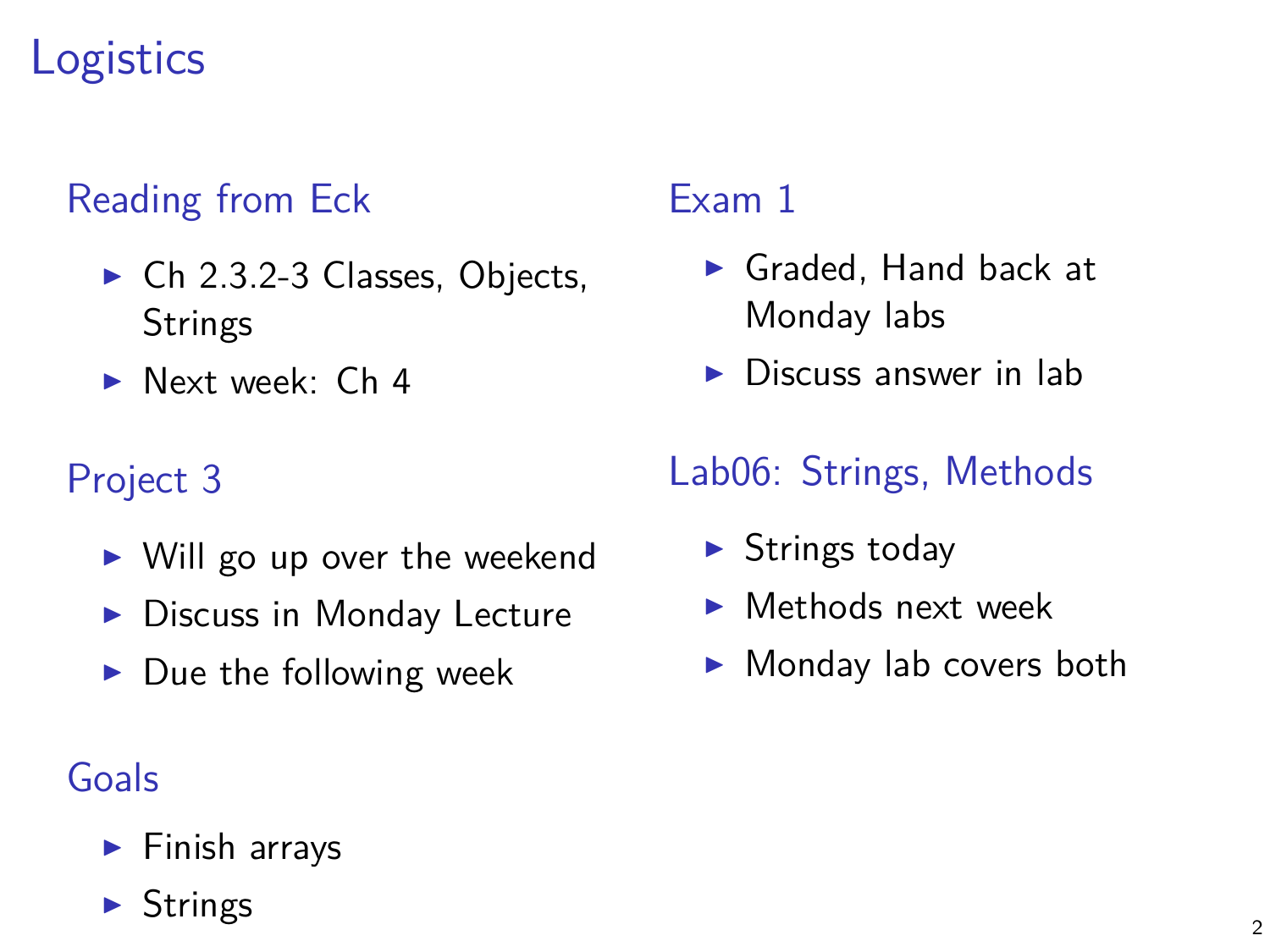## Strings, char, and Arrays

- $\blacktriangleright$  Java's String type is essentially an array of characters, char data type
- $\triangleright$  char represents a single character as in char letter =  $'C'$ :

```
char punct = '?';
```

```
char newline = '\n\cdot;
```
- $\triangleright$  Note the single quotes for char and the backslash for the special newline character
- $\triangleright$  Most techniques that apply for arrays apply equally well to Strings: operate on them as arrays of characters
- $\triangleright$  Minor adjustments are required to access features

| Feature             | Arrays                      | <b>Strings</b>             |
|---------------------|-----------------------------|----------------------------|
| Declaration         | int arr[]                   | String str;                |
| Assign / initialize | $arr = new int [3]{2,4,6};$ | $str = "hello":$           |
| Length              | $int len = arr.length;$     | $int len = str.length()$ ; |
| Access elements     | int $x = arr[1]$ ;          | char $c = str.charAt(1)$ ; |
| Alter elements      | $arr[2] = 8$ ;              | Not possible               |

Note last: Strings are immutable, once created cannot be changed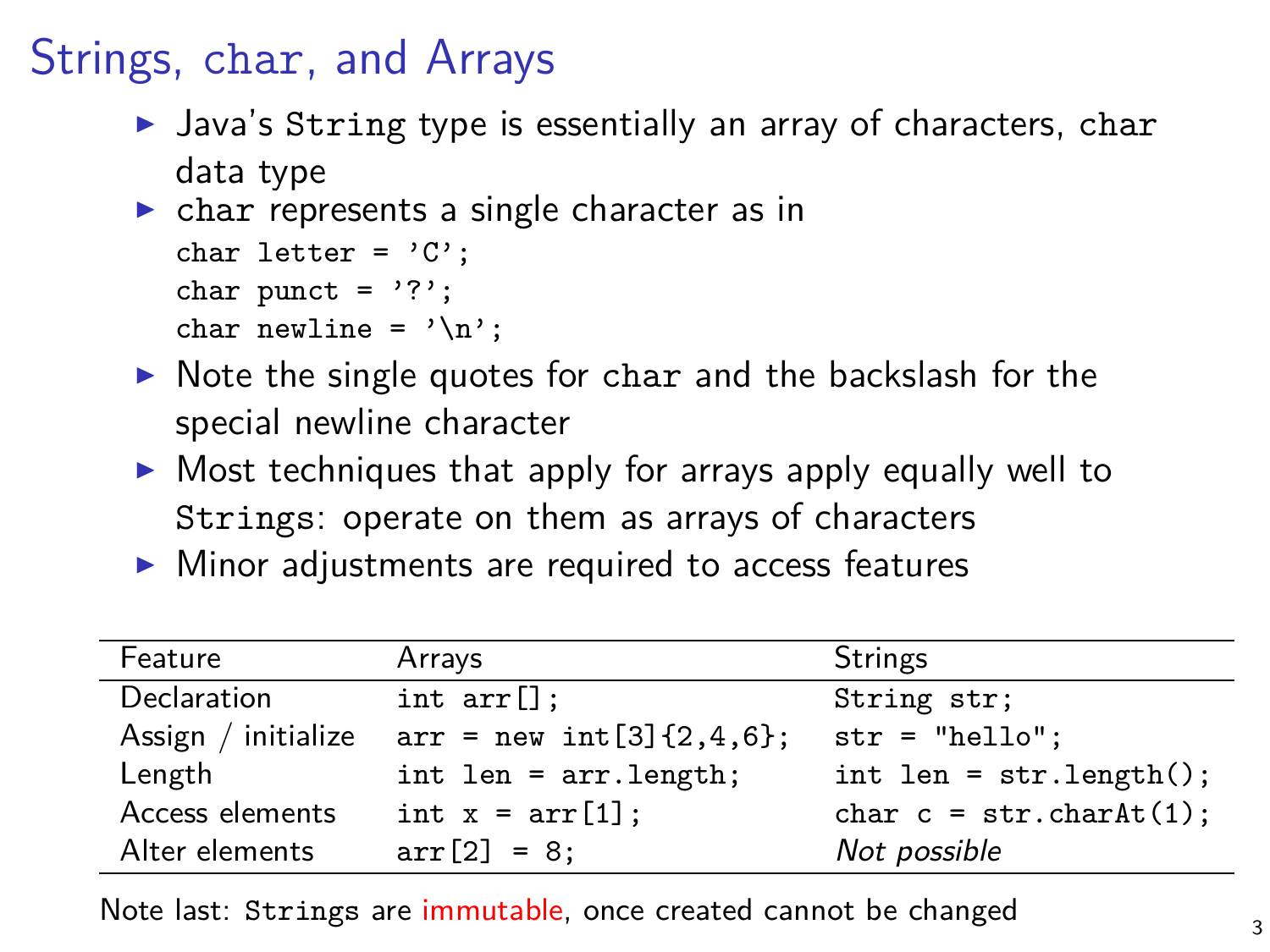## Exercise: Find New / Interesting Things in these Samples

```
1 // Count characters in a word using an array
 2 public class CountCharArray{
 3 public static void main(String args[]){
 4 System.out.println("Enter word length:");<br>5 int len = TextIO getInt():
 5 int len = TextIO.getInt();<br>6 char word[] = new char[len]
          char word[] = new char[len]:
 7
 8 System.out.println("Enter a whole word:");<br>9 for(int i=0; i<word.length; i++){
9 for(int i=0; i<word.length; i++){<br>10 word[i] = TextIO getChar();
          \texttt{word[i]} = \texttt{TextI0.getChar();}11 }
12
13 System.out.println("Enter a character to count:");<br>14 char letter = TextIO.getChar():
          char letter = TextIO.getChar();
\frac{15}{16}16 int count = 0;<br>17 for(int i=0; i
          17 for(int i=0; i<word.length; i++){
18 if(letter == word[i])19 count++;
\begin{matrix} 20 & 3 \\ 21 & 3 \end{matrix}21\frac{22}{23}23 System.out.printf("'%c' appears %d times in '%s'\n",<br>24 1etter count word).
        letter, count, word);
25 }
26 }
> javac CountCharArray.java
> java CountCharArray
Enter word length:
15
Enter a whole word:
hellooooo-world
Enter a character to count:
o
'o' appears 6 times in '[C@2a139a55'
                                                                                      1 // Count characters in a word using Strings only
                                                                                      2 public class CountCharString{<br>3 public static void main(Str:
                                                                                      3 public static void main(String args[]){<br>4 // No need to get length ahead of time
                                                                                               4 // No need to get length ahead of time if using strings
                                                                                      5
                                                                                      6
                                                                                      7
                                                                                      8 System.out.println("Enter a whole word:");<br>9 String word = TextIO getWord():
                                                                                               String word = TextIO.getWord();
                                                                                     10
                                                                                     11
                                                                                     \begin{array}{c} 12 \\ 13 \end{array}13 System.out.println("Enter a character to count:");<br>14 char letter = TextIO.getChar():
                                                                                               char letter = TextIO.getChar();
                                                                                     \frac{15}{16}16 int count = 0;<br>17 for(int i=0; i)
                                                                                               for(int i=0; i<word.length(); i++){
                                                                                     18 if(letter == word.charAt(i)){
                                                                                     19 count++;
                                                                                     \begin{matrix} 20 & 3 \\ 21 & 3 \end{matrix}21\frac{22}{23}23 System.out.printf("'%c' appears %d times in '%s'\n",<br>24 \arctan \frac{1}{2}letter, count, word);
                                                                                     25 }
                                                                                     26 }
                                                                                     > javac CountCharString.java
                                                                                    > java CountCharString
                                                                                     Enter a whole word:
                                                                                     hellooooo-world
                                                                                     Enter a character to count:
                                                                                     o
                                                                                     'o' appears 6 times in 'hellooooo-world'
```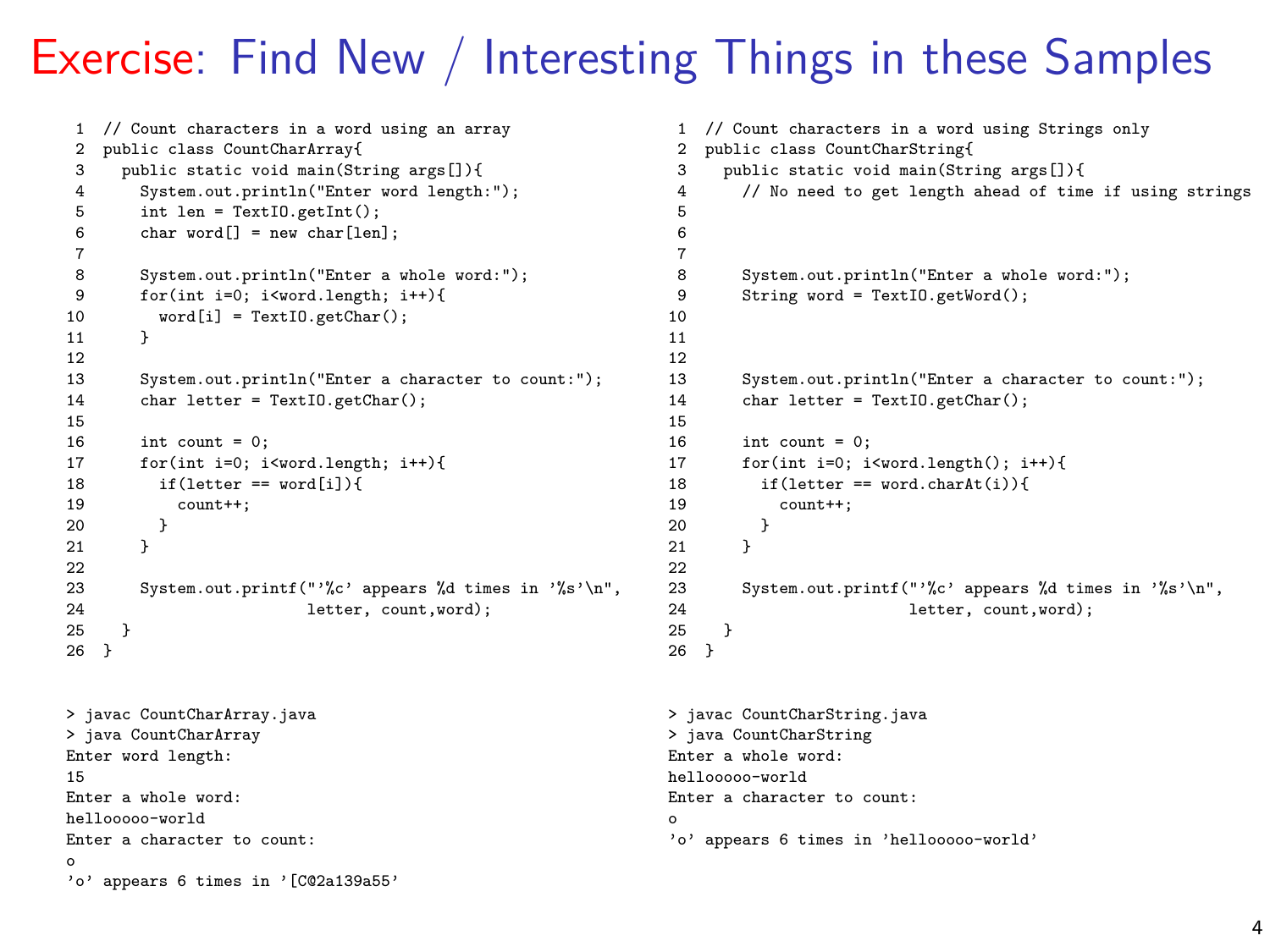## Notes on CountCharArray CountCharString

- $\triangleright$  Can make a standard array of characters char  $myChars$   $=$  new char $[10]$ ; Has less functionality than a String
- $\triangleright$  TextIO.getChar() reads a single char
- $\triangleright$  TextIO.getWord() reads a whole word / String
- $\triangleright$  Both of these stop at and skip white space
- $\triangleright$  Printing a String puts expected stuff on the screen
- $\blacktriangleright$  Printing an array puts weird stuff on the screen char carr $[]$  = new char $[5]$ ; System.out.println(arr); // [C@2a139a55

```
int iarr[] = \{1, 2, 3\};System.out.println(iarr);
```
- // [I@23d2a7e8
- Guesses on what these weird things are? Hint: arrays are a reference type. What's in a reference types memory cell?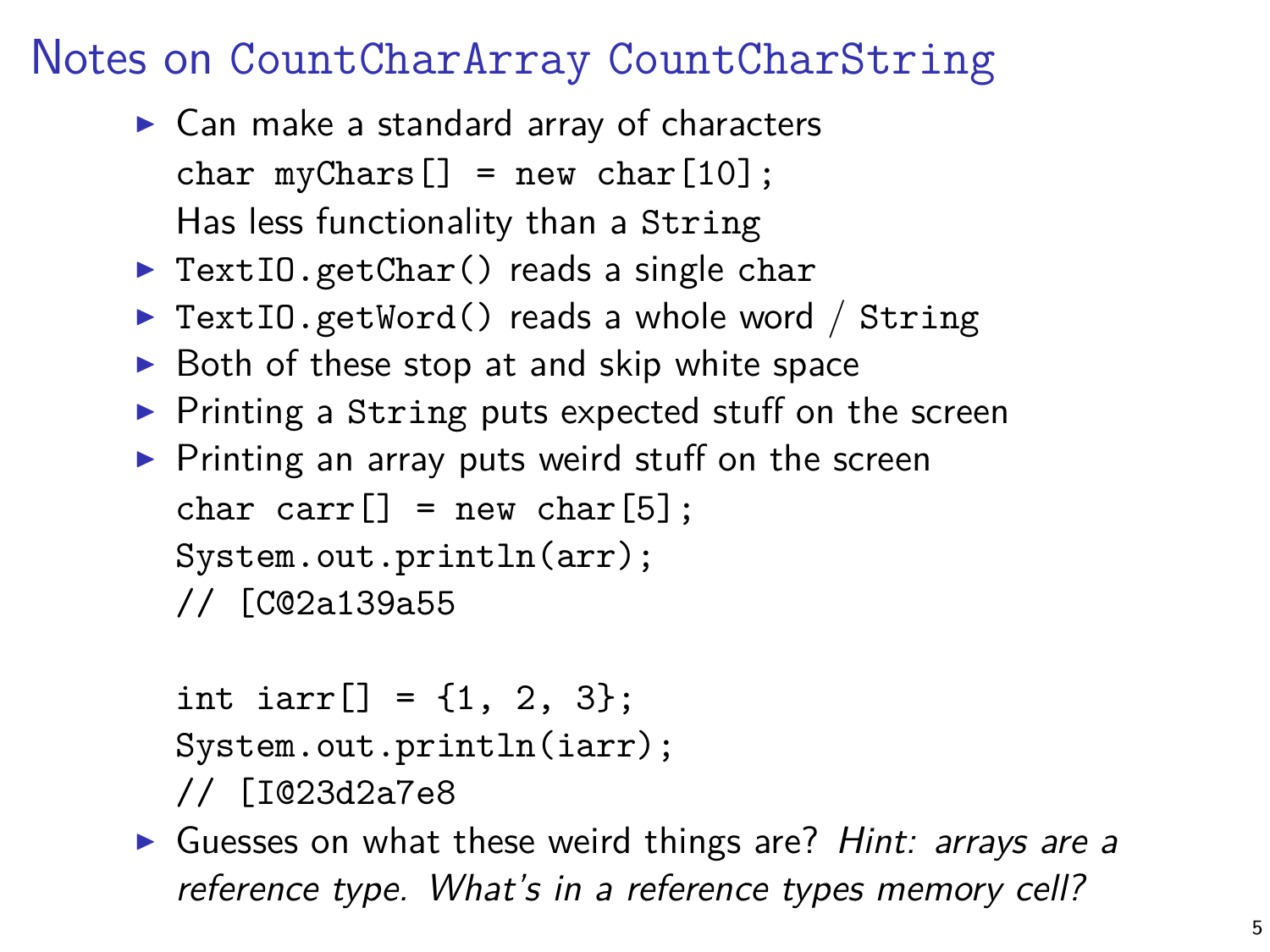# Exercise: String Equality

- $\blacktriangleright$  Recall array equality
	- $\blacktriangleright$  How to tell if two arrays are "shallowly" equal?
	- $\blacktriangleright$  How to tell if two arrays are "deeply" equal?
- $\triangleright$  Transfer your knowledge: predict the following results
- $\triangleright$  Support your predictions with a memory diagram

```
1 public class StringsEqual{
 2 public static void main(String args[]){<br>3 String a = "hi":
          String a = "hi":4 String b = a;<br>5 String c = ne5 String c = new String("hi");<br>6 String d = "hi";
          String d = "hi";\frac{7}{8}System.out.printf("a == b : %b\n", a==b);
9 System.out.printf("a == c : %b\n", a==c);<br>10 System out printf("a == d : %b\n" a==d);
          System.out.printf("a == d : %b\n", a==d);
11
12 System.out.printf("a.equals(b): %b\n", a.equals(b));<br>13 System.out.printf("a.equals(c): %b\n", a.equals(c));
          System.out.printf("a.equals(c) : \bh\n", a.equals(c));
14 System.out.printf("a.equals(d): % b\in \mathbb{R}, a.equals(d));
15 }
16 }
```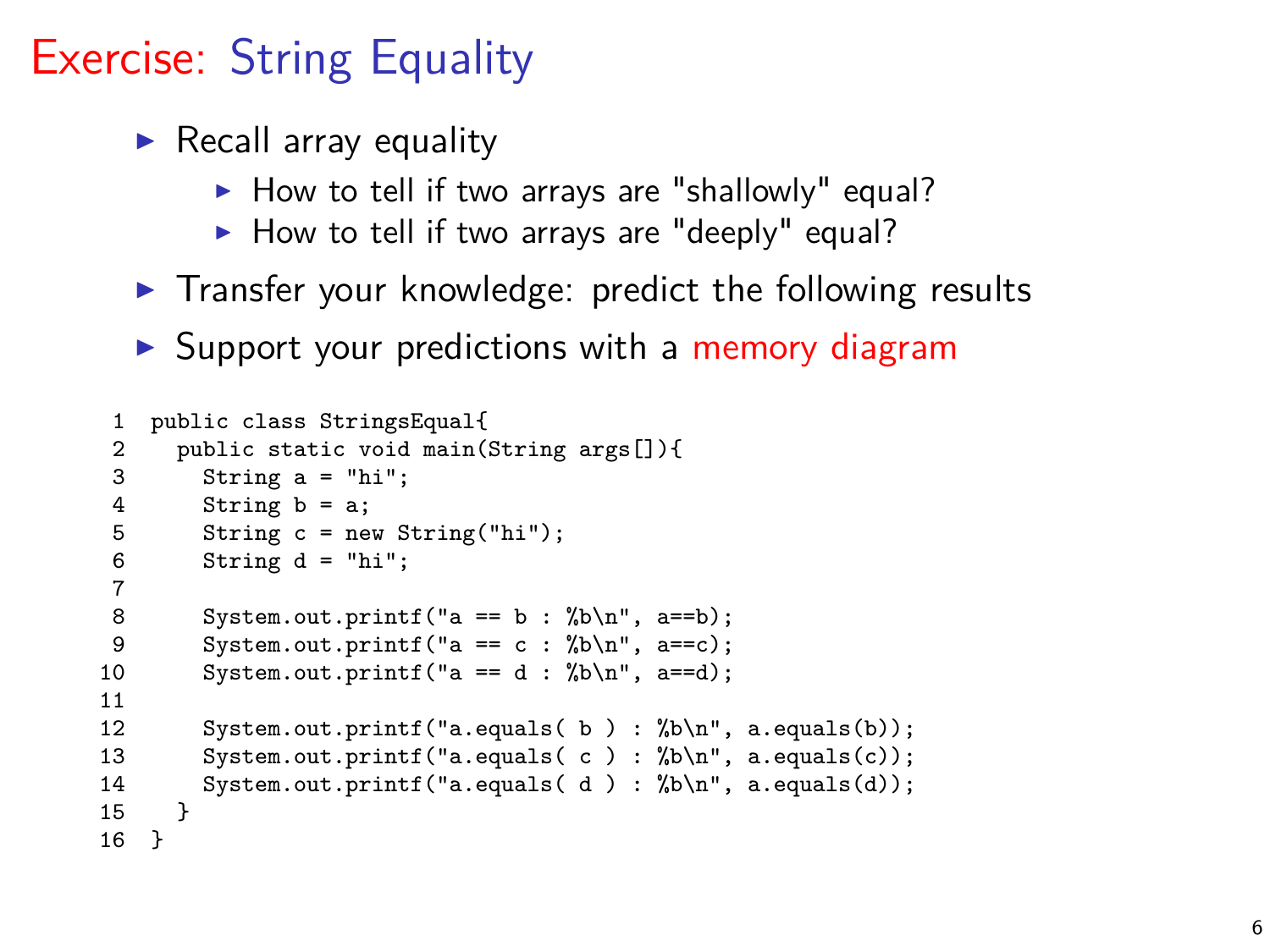# Answers: String Equality

- $\blacktriangleright$  Shallow equality always checks whether references point to the same place; use  $a == b$
- $\triangleright$  Deep equality checks whether what is pointed at contains the same stuff; for arrays and strings requires a loop over all elements
- $\triangleright$  Shallow checks with  $==$  below are
	- $\triangleright$  true : both point to same place
	- $\triangleright$  false: point to different locations
	- $\triangleright$  true : compiler identifies identical strings, uses same area
- $\triangleright$  Deep equality is checked with the equals() method and gives all true in StringsEqual.java

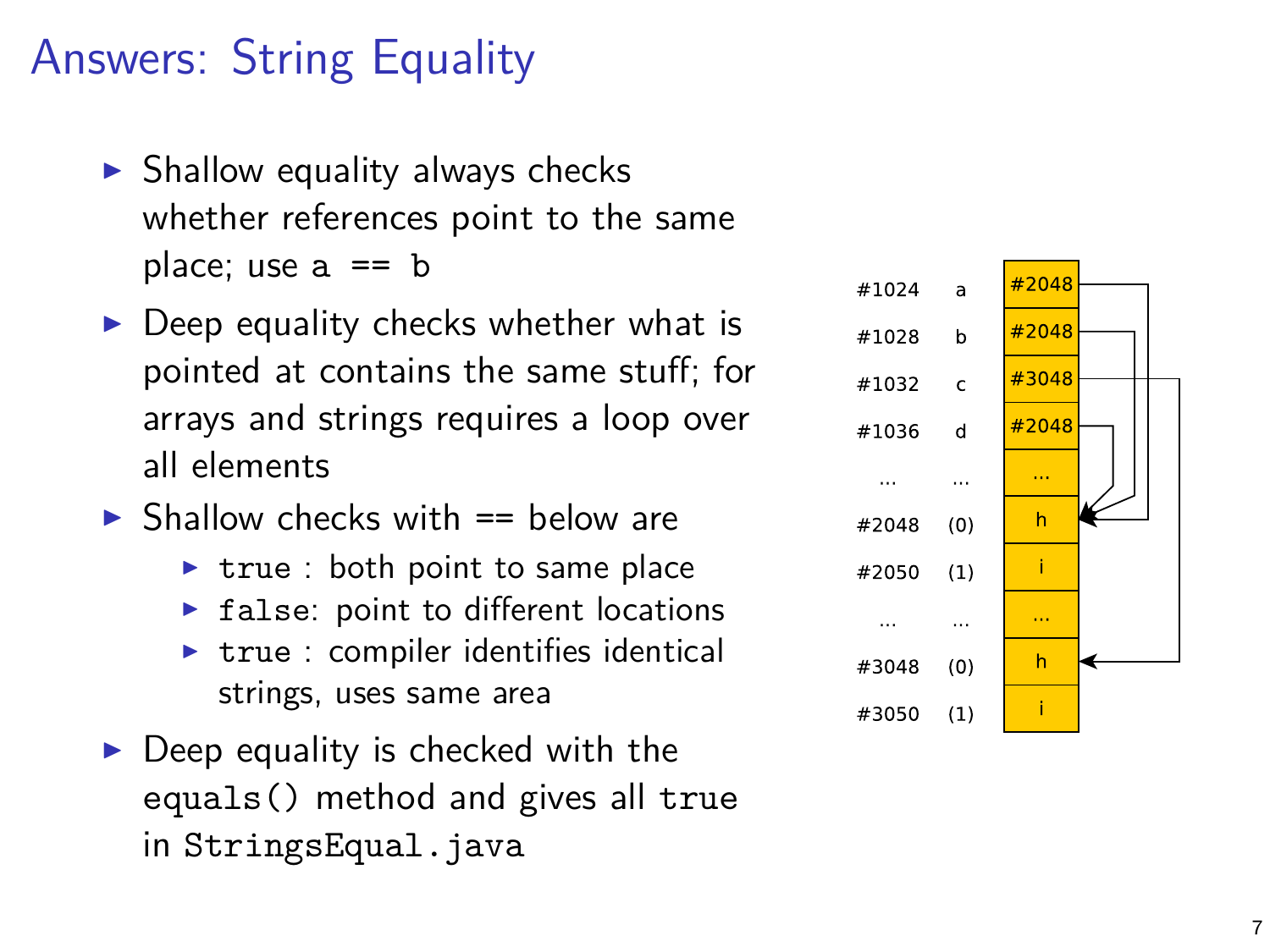# Concatenation: String "Addition"

- $\triangleright$  Concatenation combines two strings to produce a new string
- $\triangleright$  Concatenation is accomplished in with either concat() or +

```
String a = "hi";String b = "gh";String c = a+b; // highString d = a \cdot \text{concat}(b); // high
```
- $\triangleright$  Most variables automatically "stringify" if used in concatenation int count  $= 5$ ; String req = "I want "+count+" apples";
- $\triangleright$  Note that concatenation always creates new Strings in memory. A loop like

```
String ans = "";
for(int i=0; i <10; i ++){
  ans = ans + i + " ":
}
```
creates many intermediate strings

- $\triangleright$  String is a special class in that it has compiler support for some *immediate* operations such as using  $+$  instead of concat()
- $\triangleright$  Most other classes require long names to invoke methods